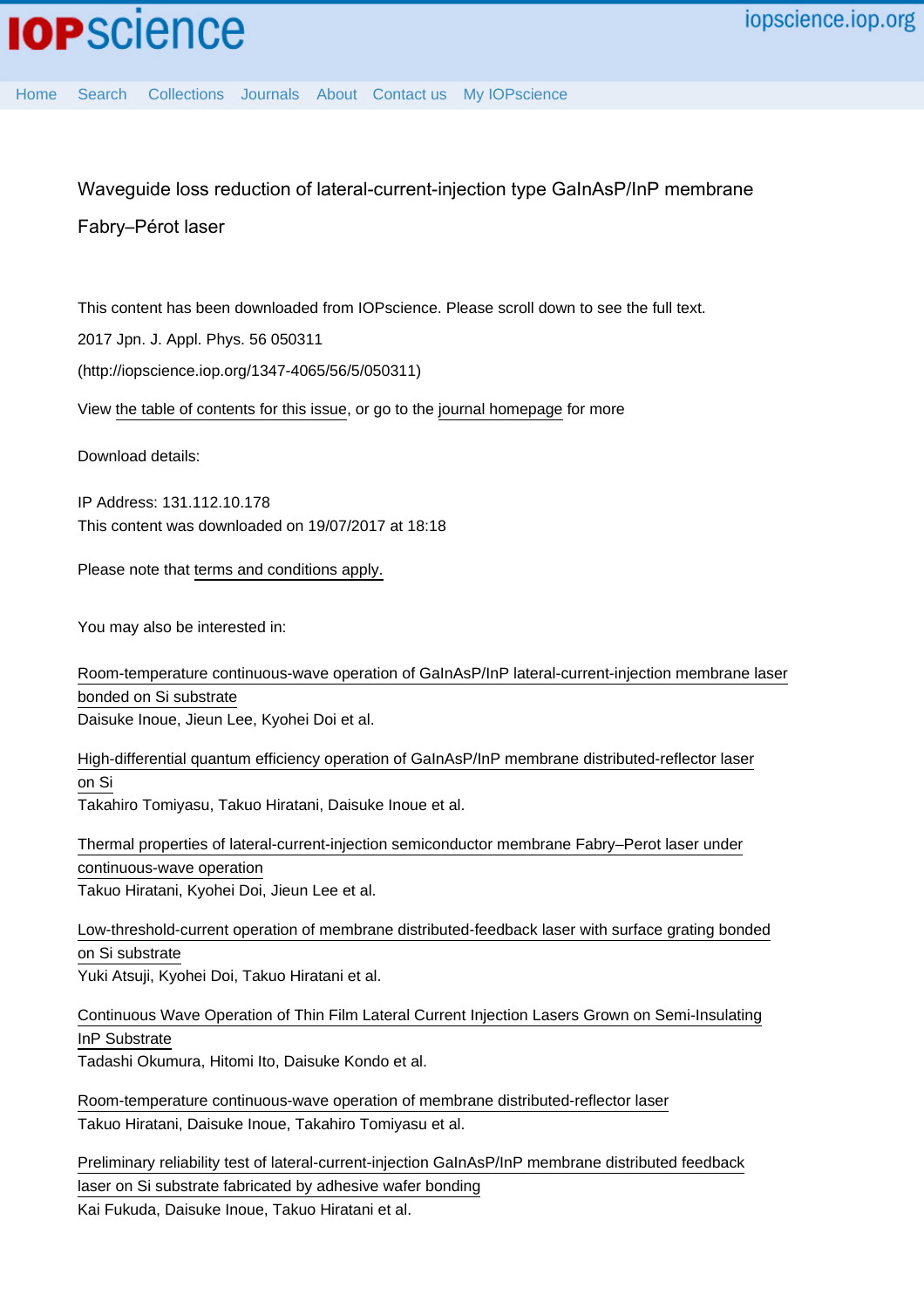## Waveguide loss reduction of lateral-current-injection type GaInAsP/InP membrane Fabry–Pérot laser



Takahiro Tomiyasu<sup>1\*</sup>, Takuo Hiratani<sup>1</sup>, Daisuke Inoue<sup>1</sup>, Nagisa Nakamura<sup>1</sup>, Tomohiro Amemiya<sup>1,2</sup>, Nobuhiko Nishiyama<sup>1,2</sup>, and Shigehisa Arai<sup>1,2</sup>

<sup>1</sup>Department of Electrical and Electronic Engineering, Tokyo Institute of Technology, Meguro, Tokyo 152-8552, Japan <sup>2</sup>Institute of Innovative Research, Tokyo Institute of Technology, Meguro, Tokyo 152-8552, Japan

\*E-mail: tomiyasu.t.aa@m.titech.ac.jp

Received February 13, 2017; accepted March 27, 2017; published online April 20, 2017

We investigated the waveguide loss of lateral-current-injection (LCI) type GaInAsP/InP membrane Fabry–Pérot lasers by adopting low-doped p-InP cap and side cladding layers. An internal quantum efficiency of 75% was obtained, and waveguide loss was reduced to 22 cm<sup>-1</sup>, which was approximately half of that in our previous report. Further, a differential quantum efficiency higher than 50% was obtained for devices with cavity length less than 400 µm. These results indicate the possibility of sub-mA threshold current and high-efficiency operation of LCI type membrane distributed feedback and distributed-reflector lasers with active region length less than 100 µm. © 2017 The Japan Society of Applied Physics

ith the scaling of silicon CMOS technology, the performance of LSIs has improved according to the scaling rule.<sup>1)</sup> Recently, it was predicted that the progress of LSIs will soon confront limitations due to serious problems such as signal delay and Joule heating in the global wiring layers. In order to overcome these problems, the replacement of electrical global wiring with on-chip optical interconnections has been investigated extensively. $2-5$  $2-5$  $2-5$ ) The light source of on-chip interconnections should have a small footprint, ultralow power consumption, and highefficiency operation. Several research groups investigated ultralow-power-consumption semiconductor lasers such as vertical-cavity surface-emitting lasers  $(VCSEL)$ , <sup>[6,7\)](#page-4-0)</sup> microdisk lasers, $8,9)$  $8,9)$  $8,9)$  $8,9)$  and photonic crystal lasers.<sup>[10](#page-4-0)–[12](#page-4-0))</sup> The available energy of the semiconductor laser was estimated to be less than  $100 \text{ fJ}/\text{bit}$ ,<sup>[4](#page-4-0))</sup> which implies that power consumption should be less than 1 mW at 10 Gbps operation in the on-chip optical interconnection system. In addition, we estimated that the light output should be greater than 0.16 mW at 10 Gbps operation under the assumption of a link budget of  $5 \text{ dB}$ .<sup>[13\)](#page-4-0)</sup>

In order to realize such optical interconnects, we have proposed semiconductor membrane lasers for low power consumption and high-efficiency operation, $14$ ) and we demonstrated the low-threshold operation of a lateral-current-injection (LCI) type membrane distributed feedback (DFB) laser under room-temperature continuous-wave optical pump-ing.<sup>[15\)](#page-4-0)</sup> The membrane structure, which consists of a thin strated the fow-theshold operation of a fateral-current-injection (LCI) type membrane distributed feedback (DFB) laser<br>under room-temperature continuous-wave optical pump-<br>ing.<sup>15)</sup> The membrane structure, which consists o low-refractive-index dielectric cladding layers, provides strong optical confinement in the semiconductor core layer and enables the development of small-footprint devices. $16$ This strong optical confinement leads to enhanced modal gain and low-threshold-current operation compared with conventional lasers.[17](#page-4-0)) Moreover, this structure has a large index-coupling coefficient of the grating, and we achieved a low-threshold-current DFB laser with a short cavity length of  $50 \mu m$ .<sup>[18](#page-4-0))</sup> For high-efficiency operation, we adopted a distributed-reflector (DR) structure that consists of a DFB region with a distributed Bragg reflector at its rear side. Even membrane DR lasers with low-threshold and high-efficiency operation as well as asymmetric light output have been demonstrated, $19$  but the light output power was insufficient to realize the desired system of optical interconnects owing to a high waveguide loss of  $42 \text{ cm}^{-1}$ .<sup>[20](#page-4-0))</sup>

In this study, we investigated the waveguide loss of membrane Fabry–Pérot (FP) lasers consisting of p-type InP layers with different doping concentrations. From the cavity length dependence of those devices, we evaluated the p-InP doping-concentration dependence of not only the waveguide loss but also the internal quantum efficiency.

Figure [1\(](#page-2-0)a) shows schematic cross sections of an LCI-FP laser with a core thickness of 400 nm on a semi-insulating (SI) InP substrate<sup>[21](#page-4-0))</sup> (on the left), a membrane FP laser with a core thickness of 220 nm including a p-InP cap layer  $(N_{A,\text{cap}} = 4 \times 10^{18} \text{ cm}^{-3})$  bonded on a Si substrate<sup>[20\)](#page-4-0)</sup> (on the center), and a membrane FP laser with a core thickness of 270 nm including a p-InP cap layer ( $N_{A,\text{cap}} = 3 \times 10^{17} \text{ cm}^{-3}$ ) bonded on a Si substrate (on the right). Since surface recombination speed of GaInAsP optical confinement layer (OCL, indicated by yellow) is much larger than that of InP and the hole mobility is much lower than that of the electron mobility in InP, p-InP cap layer was grown on the top GaInAsP OCL so as to suppress the surface recombination and improve an internal quantum efficiency. Figure [1](#page-2-0)(b) shows mode profiles corresponding to these lasers based on the fabricated devices. In the case of the LCI laser on the SI-InP substrate, the mode field is pulled to the SI-InP substrate owing to the low refractive-index difference between the core layer and SI-InP substrate. On the other hand, the mode field of the membrane lasers spreads along the horizontal direction and is strongly confined to the active layer because of the high-index-contrast structure. Table I lists material absorption coefficients for the estimation of waveguide losses of these lasers. The doping concentrations of the p-InP and n-InP side cladding layers were derived from secondary ion mass spectrometry measurement. In this work, the absorption coefficients of Ga<sub>0.22</sub>In<sub>0.78</sub>As<sub>0.81</sub>P<sub>0.19</sub> (well), p-InP ( $N_A = 2 \times$  $10^{18}$  cm<sup>-3</sup>), p-InP ( $N_A = 5 \times 10^{17}$  cm<sup>-3</sup>), p-InP ( $N_A = 3 \times$  $10^{17}$  cm<sup>-3</sup>), and n-InP ( $N_D = 2 \times 10^{18}$  cm<sup>-3</sup>) were calculated to be 100, 40, 10, 6, and  $2 \text{ cm}^{-1}$ , respectively.

Figure [2](#page-2-0) shows the estimated waveguide losses of these lasers and compositions. The waveguide losses were calculated by integrating the product of material loss and optical mode profile. In the case of the LCI laser on the SI-InP substrate, the waveguide loss was estimated to be  $5.0 \text{ cm}^{-1}$ , while an experimental value of  $5.1 \text{ cm}^{-1}$  had been reported.<sup>[21](#page-4-0))</sup> On the other hand, the waveguide loss of the membrane laser with a high-doped p-InP cap layer ( $N_{A,\text{cap}} = 4 \times 10^{18} \text{ cm}^{-3}$ )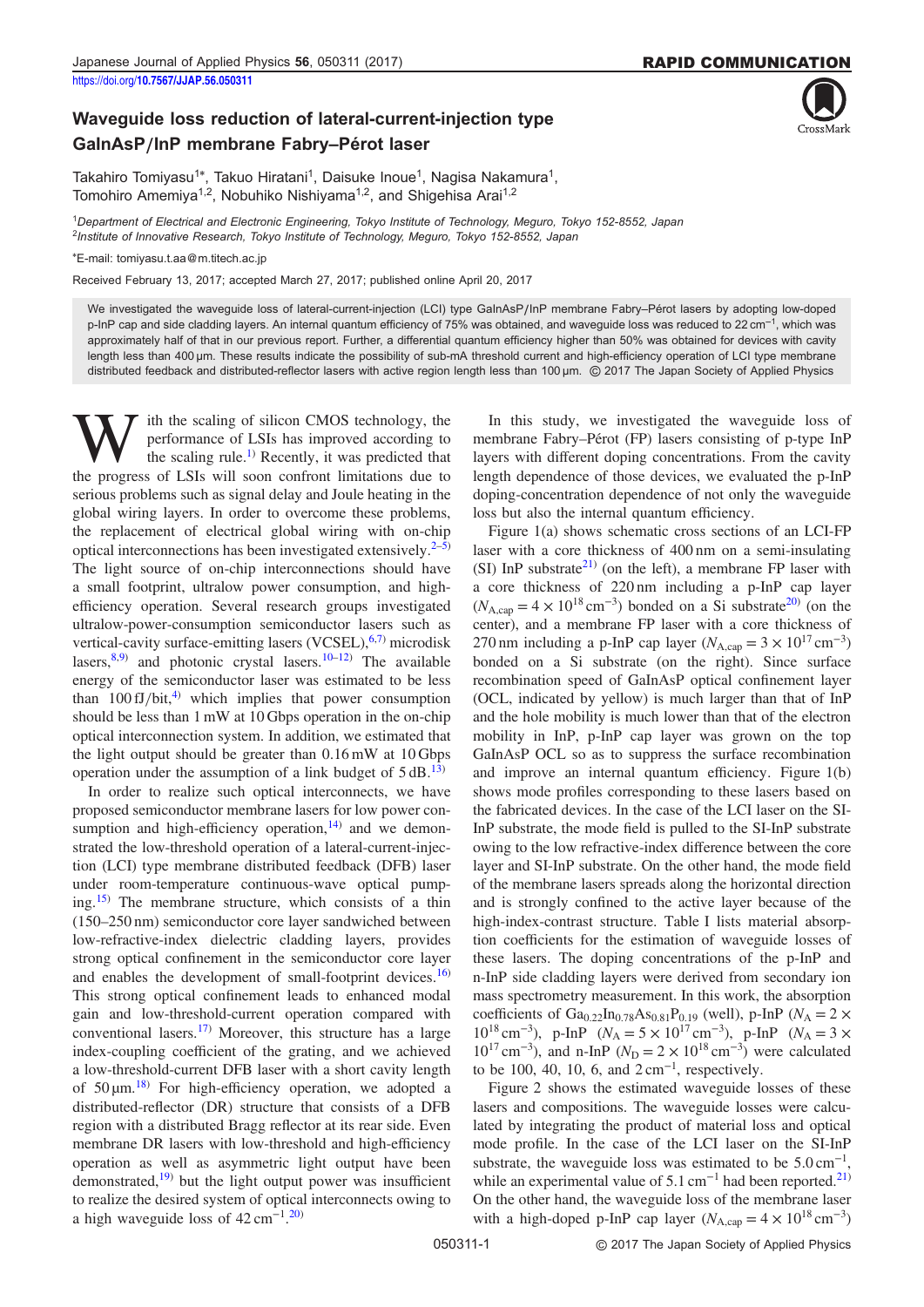<span id="page-2-0"></span>

Fig. 1. (Color online) (a) Schematic cross sections and (b) mode field profiles of LCI laser on SI-InP substrate (left) and LCI membrane lasers (center and right). Five quantum-wells (5QWs) are sandwiched by GaInAsP optical confinement layers (OCLs).

Table I. Material absorption coefficients for estimation of waveguide loss.

| Material                                                                                  | Absorption coefficient<br>$(cm^{-1})$ |
|-------------------------------------------------------------------------------------------|---------------------------------------|
| $Ga_0$ <sub>22</sub> $In_0$ <sub>78</sub> $As_0$ <sub>81</sub> $P_0$ <sub>19</sub> (well) | 100                                   |
| p-InP $(2 \times 10^{18} \text{ cm}^{-3})$                                                | 40                                    |
| p-InP $(5 \times 10^{17} \text{ cm}^{-3})$                                                | 10                                    |
| p-InP $(3 \times 10^{17} \text{ cm}^{-3})$                                                | 6                                     |
| $n-InP$                                                                                   |                                       |



Fig. 2. (Color online) Estimated waveguide loss with respect to composition. Laser types I to IV indicate the LCI laser,<sup>[21](#page-4-0))</sup> membrane laser in the previous work, $2^{(0)}$  membrane laser with a low-doped p-InP cap layer, and membrane laser with low-doped p-InP cap and side cladding layers.

was estimated to be 24 cm<sup>−</sup><sup>1</sup> because of the higher mode field in the p-InP cap and side cladding layers, while an experimental waveguide loss of  $42 \text{ cm}^{-1}$  was reported.<sup>[20\)](#page-4-0)</sup> This large difference between the theoretical and experimental values is probably attributed to the scattering loss caused by the roughness arising from the photolithography process of

the mesa stripe and regrowth process by organometallic vapor phase epitaxy (OMVPE). Because the electric field is strongly confined into the thin semiconductor core layer, the roughness causes a large scattering loss. The waveguide loss of the membrane lasers was estimated to be much higher than that of the LCI laser on the SI-InP substrate because of the higher optical absorption not only in the active layer due to strong optical confinement, but also in the p-InP cap and side cladding layers due to strong leak from the active layer, as shown in Fig. 1(b). Thus, the adoption of a low-doped p-InP cap layer is effective for waveguide loss reduction without the increase of differential resistance because the injection current does not flow in the p-InP cap layer. The waveguide loss could be reduced to  $15 \text{ cm}^{-1}$  by adopting a p-InP cap layer with low concentration ( $N_{A,\text{cap}} = 3 \times 10^{17} \text{ cm}^{-3}$ ). Moreover, it could be reduced to 12 cm<sup>-1</sup> by adopting a low-doped p-InP cap layer  $(N_{A,\text{cap}} = 3 \times 10^{17} \text{ cm}^{-3})$  and p-InP side cladding layer ( $N_{A,\text{cap}} = 5 \times 10^{17} \text{ cm}^{-3}$ ), while the increase of differential resistance was anticipated.

Next, we fabricated membrane FP lasers with a low-doped p-InP cap layer ( $N_{A,cap} = 3 \times 10^{17}$  cm<sup>-3</sup>) and a stripe width of  $0.7 \,\mu$ m, as shown in Fig. 1(a) (on the right). The fabrication process was almost same as that of our previous work.<sup>[20\)](#page-4-0)</sup> We also fabricated membrane FP lasers with a low-doped p-InP cap layer ( $N_{A,\text{cap}} = 3 \times 10^{17} \text{ cm}^{-3}$ ) and side cladding layer  $(N<sub>A,cap</sub> = 5 \times 10<sup>17</sup>$  cm<sup>-3</sup>) and stripe width of 0.6 µm. Figure [3](#page-3-0) shows the current–light output ( $N_{A,\text{cap}} = 3 \times 10^{17} \text{ cm}^{-3}$ ) and side cladding layer ( $N_{A,\text{cap}} = 5 \times 10^{17} \text{ cm}^{-3}$ ) and side cladding layer ( $N_{A,\text{cap}} = 5 \times 10^{17} \text{ cm}^{-3}$ ) and stripe width of 0.6 µm. Figure 3 shows (I–V) characteristics of the fabricated membrane FP lasers.<br>
( $N_{A,cap} = 5 \times 10^{17}$  cm<sup>-3</sup>) and stripe width of 0.6 µm. Figure 3<br>
shows the current-light output (*I–L*) and current-voltage<br>
(*I–V*) characteristics of the f The cavity length of devices with low-doped p-InP cap and side cladding layers was  $830 \,\mu m$ , and that of devices with only a low-doped p-InP cap layer was 900 µm. In order to clarify the effect of doping concentration of the p-InP side cladding layer, devices with longer cavity length were chosen for comparison. In the case of the device with a low-doped p-InP cap layer alone, a threshold current  $I_{\text{th}}$  of 5.6 mA (corresponding threshold current density  $J_{\text{th}}$  of 890 A/cm<sup>2</sup>),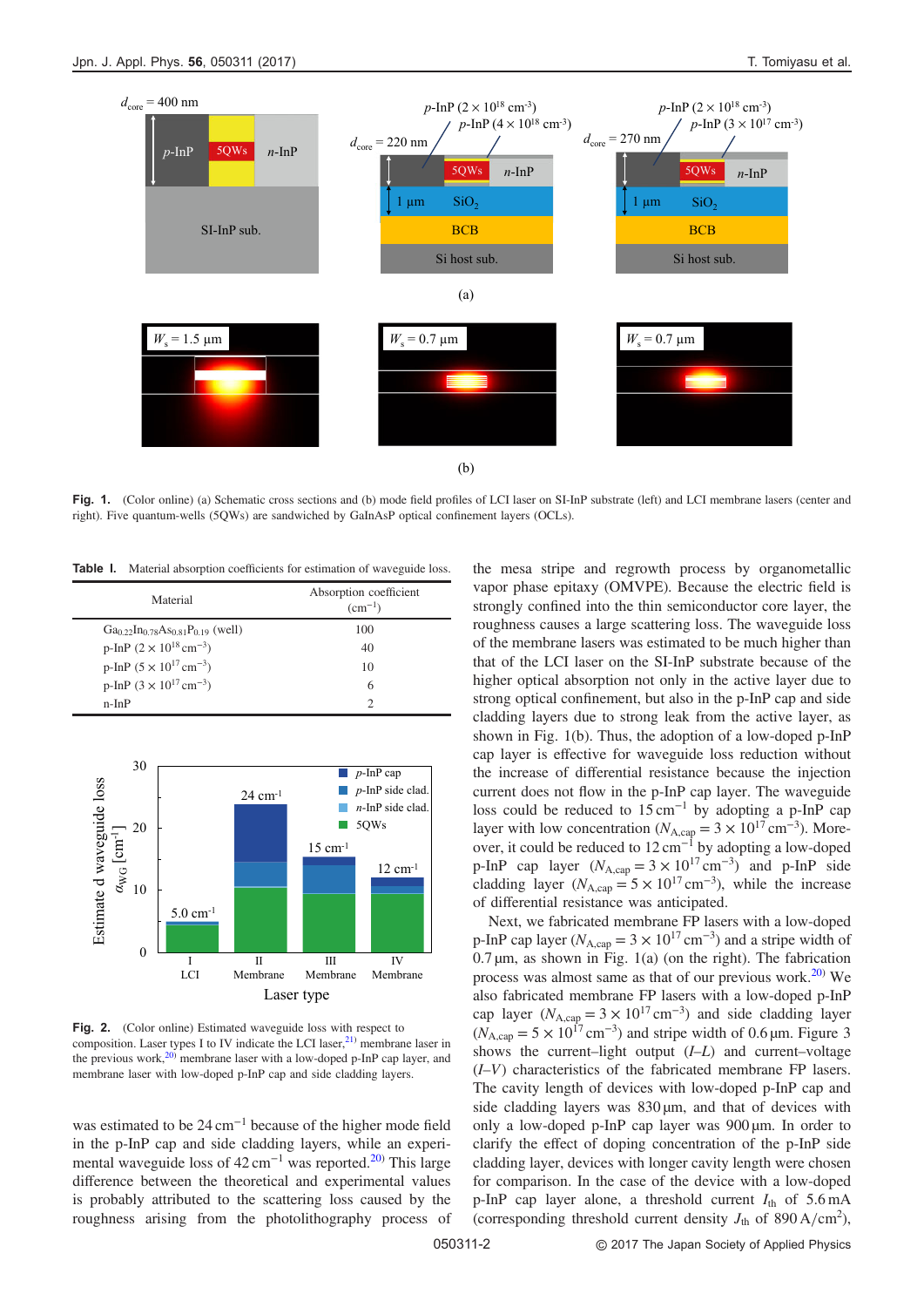<span id="page-3-0"></span>

membrane FP lasers. Device 1 denotes the device with low-doped p-InP cap and side cladding layers, a stripe width  $W_s$  of 0.6  $\mu$ m, and a cavity length L of 830  $\mu$ m. Device 2 denotes the one with a low-doped p-InP cap layer,  $W_s$  of  $0.7 \,\text{\mu m}$ , and L of 900  $\text{\mu m}$ .



Fig. 4. (Color online) Measured cavity length dependence of the inverse of the differential quantum efficiency  $\eta_d$ .

an external differential quantum efficiency from the front facet  $n_d$  of 13%, and a differential resistance  $dV/dI$  of 28  $\Omega$ were obtained. On the other hand, in the case of the device with low-doped p-InP cap and side cladding layers, an  $I_{th}$  of 4.0 mA ( $J_{\text{th}}$  of 800 A/cm<sup>2</sup>), an  $\eta_{\text{d}}$  of 13%, and a  $dV/dI$  of 38  $\Omega$ were obtained. Owing to the reduction of doping concentration of the p-InP side cladding layer, improvements in both threshold current and external differential quantum efficiency were obtained, while the differential resistance was increased.

Figure 4 shows the measured cavity length dependence of the inverse of the differential quantum efficiency  $\eta_d$ . Assuming the facet reflectivities of both facets are equal, the relation between cavity length and  $\eta_d$  is expressed as

$$
\frac{1}{\eta_{\rm d}} = \frac{1}{\eta_{\rm i}} \left[ 1 + \frac{\alpha_{\rm WG} L}{\ln(1/R)} \right],\tag{1}
$$

where  $\eta_i$  is the internal quantum efficiency, R is the facet reflectivity, L is the cavity length, and  $\alpha_{\text{WG}}$  is the waveguide loss. From linear extrapolation using Eq. (1), we obtained an internal quantum efficiency  $\eta_i$  of 75% and waveguide loss  $\alpha_{\text{WG}}$  of 31 cm<sup>-1</sup> in the case of membrane FP lasers with a low-doped p-InP cap layer alone. Further, an internal quantum efficiency  $\eta_i$  of 75% and a waveguide loss  $\alpha_{\text{WG}}$  of 22 cm<sup>−</sup><sup>1</sup> were obtained in the case of membrane FP lasers with



Doping concentration of  $p$ -InP cap layer  $N_{A \text{ can}}$  [cm<sup>-3</sup>]

Fig. 5. (Color online) Dependence of waveguide loss on the doping concentration of p-InP cap layer.



Fig. 6. (Color online) Measured and fitting curve of cavity length dependence of the differential resistance.

low-doped p-InP cap and side cladding layers. The  $\eta_i$  of 75% is the same as that in our previous work on membrane FP lasers.[20\)](#page-4-0) These high internal quantum efficiencies indicate that the fabrication process, especially the two-step OMVPE regrowth, has been firmly established.

As can be seen in Fig. 4, the differential quantum efficiency higher than 50%, which seems to be a good value for mat the rabication process, especially the two-step OM VTE<br>regrowth, has been firmly established.<br>As can be seen in Fig. 4, the differential quantum effi-<br>ciency higher than 50%, which seems to be a good value for<br>lasers As can be seen in<br>As can be seen in<br>ciency higher than 50%<br>lasers emitting at 1.5-<br>length of  $300-350 \mu m$ .

Figure 5 shows the dependence of waveguide loss on the doping concentration of the p-InP cap layer. The waveguide loss was reduced from 42 to 31 cm<sup>−</sup><sup>1</sup> by adopting a p-InP cap layer with lower concentration, and it was further reduced to 22 cm<sup>-1</sup> by adopting both p-InP cap and side cladding layers of low concentration. However, the waveguide loss  $\alpha_{\text{WG}}$  of  $22 \text{ cm}^{-1}$  is still larger than the estimated waveguide loss of  $12 \text{ cm}^{-1}$  as well as that in the previous work.<sup>[20](#page-4-0))</sup> As mentioned above, this is probably attributed to the scattering loss strongly influenced by the roughness around the mesa stripe.

Figure 6 shows the measured (indicated by open circles) cavity length dependence of the differential resistance, where dashed lines represent least-squares fitting curves of experimental results. Assuming the contribution of the resistance of the p-InP side cladding layer  $R_{p-1n}$  is dominant in the differential resistance because it is much higher than the resistance of the n-InP side cladding layer, the resistance of the p-InP side cladding layer was derived using the following equation: